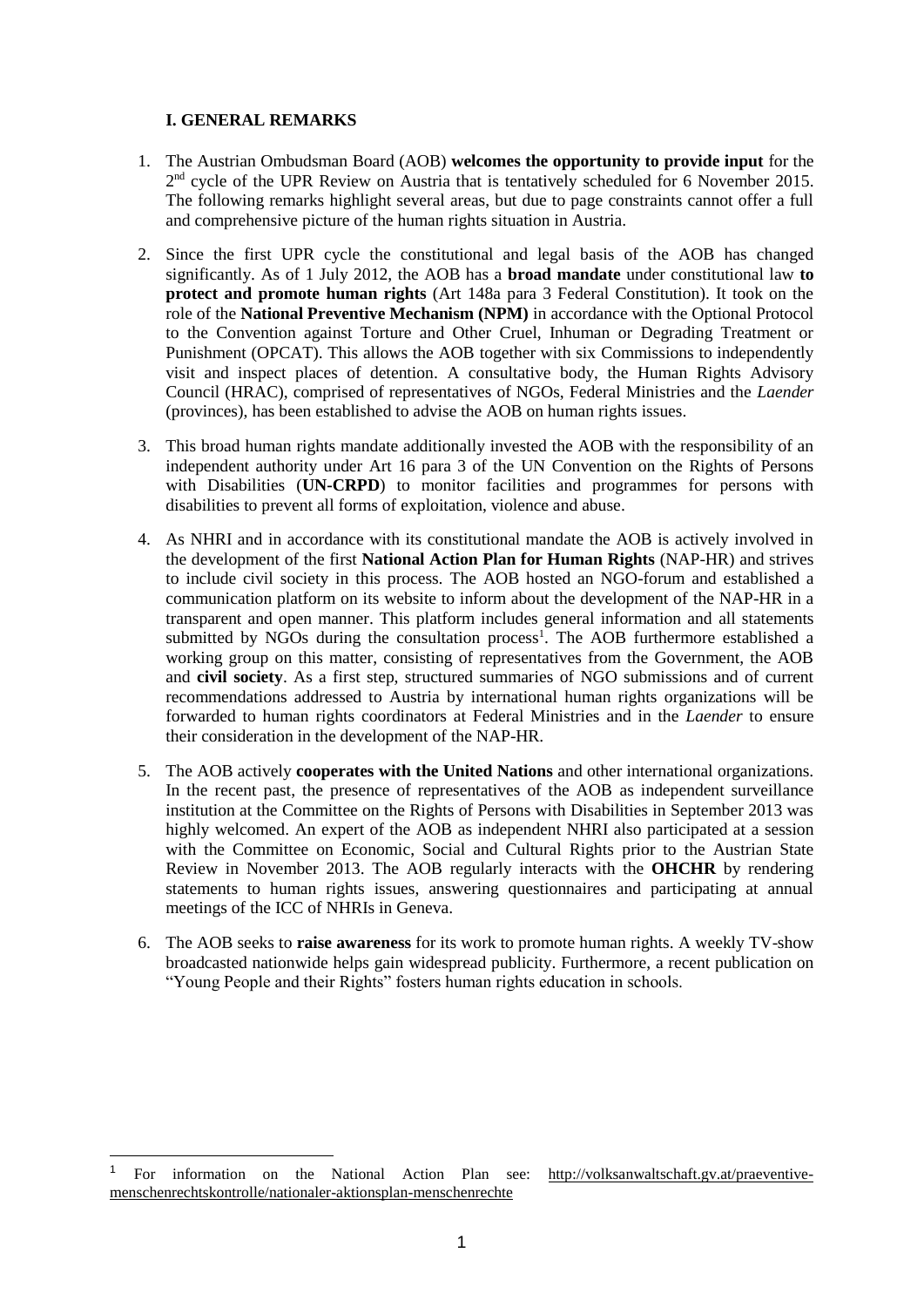# **II. SPECIFIC CONCERNS**

#### **Insufficient implementation and anchoring in the rule of law of "social human rights"**

7. The social human rights to work, education, health, social welfare, social insurance and housing have been recognised as human rights in International and European Law; however, they have not been anchored in Austrian constitutional law. With regard to placing social human rights and civil and political human rights on an equal footing, the AOB advocates for the inclusion of social human rights in the Austrian Constitution. A recommendation in this regard by the UPR Committee in May 2011 was unfortunately not accepted by Austria. The customary practice of leaving the domestic implementation of social human rights to legislation, which is then not or not fully enacted, creates a deficit in existential areas of life and promotes direct or indirect discrimination.

## **Economic human rights**

8. The AOB recommends to the Federal Government that it sign and ratify the Optional Protocol to the International Covenant on Economic, Social and Cultural Rights.

#### **Children's rights to best possible health must be guaranteed**

- 9. In recent years, Austria has published strategy papers regarding the improvement of the health of children and youth, but they have mostly not yet been implemented.
- 10. Enabling best possible health is the basis for well-being and successful psychosocial and cognitive learning. In Austria, 18% of children under 19 are at risk of poverty (source: EU-SILC 2013). When children grow up in poverty, they are more often ill, perform more poorly in school and fewer of them attend upper schools. The risk of poverty for minors increases in families with many children, children with single parents and children from an immigrant background. There are international studies that prove the correlation and success rates of "early help programmes" both in the prevention of health problems and threats to the children's welfare to lower incidence of criminality and better educational careers.
	- 11. Around 20 percent of children under 18 show mental health issues and half of them need psychiatric treatment. The number of available specialists for child and adolescent psychiatry is currently slightly more than half of the figure needed. When visiting institutions, the Commissions of the AOB regularly point out deficiencies in inpatient psychiatric care of children and adolescents.
	- 12. A nation-wide lack of cost free therapy slots for children by Regional Health Insurance Offices endangers necessary treatment, which has fatal consequences for their future.
	- 13. The public sector is also derelict in other areas of care of developmentally impaired minors. This applies, for example, to treatment of minors with autism or palliative care of chronically ill or dying children. Often significant additional payments must be made to finance therapy and medical, which severely restricts families' financial possibilities.

## **Persons with disabilities – inclusion in society and work**

14. Inclusion can only be put into practice, when the Federal Government and the *Laender* create coordinated framework conditions to ensure that people with disabilities are not housed in special institutions, but can freely choose where and how they would like to live. However, no comprehensive master plans for deinstitutionalisation exist. Moreover, personal assistance for people with disabilities as an alternative to institutional care is not uniformly regulated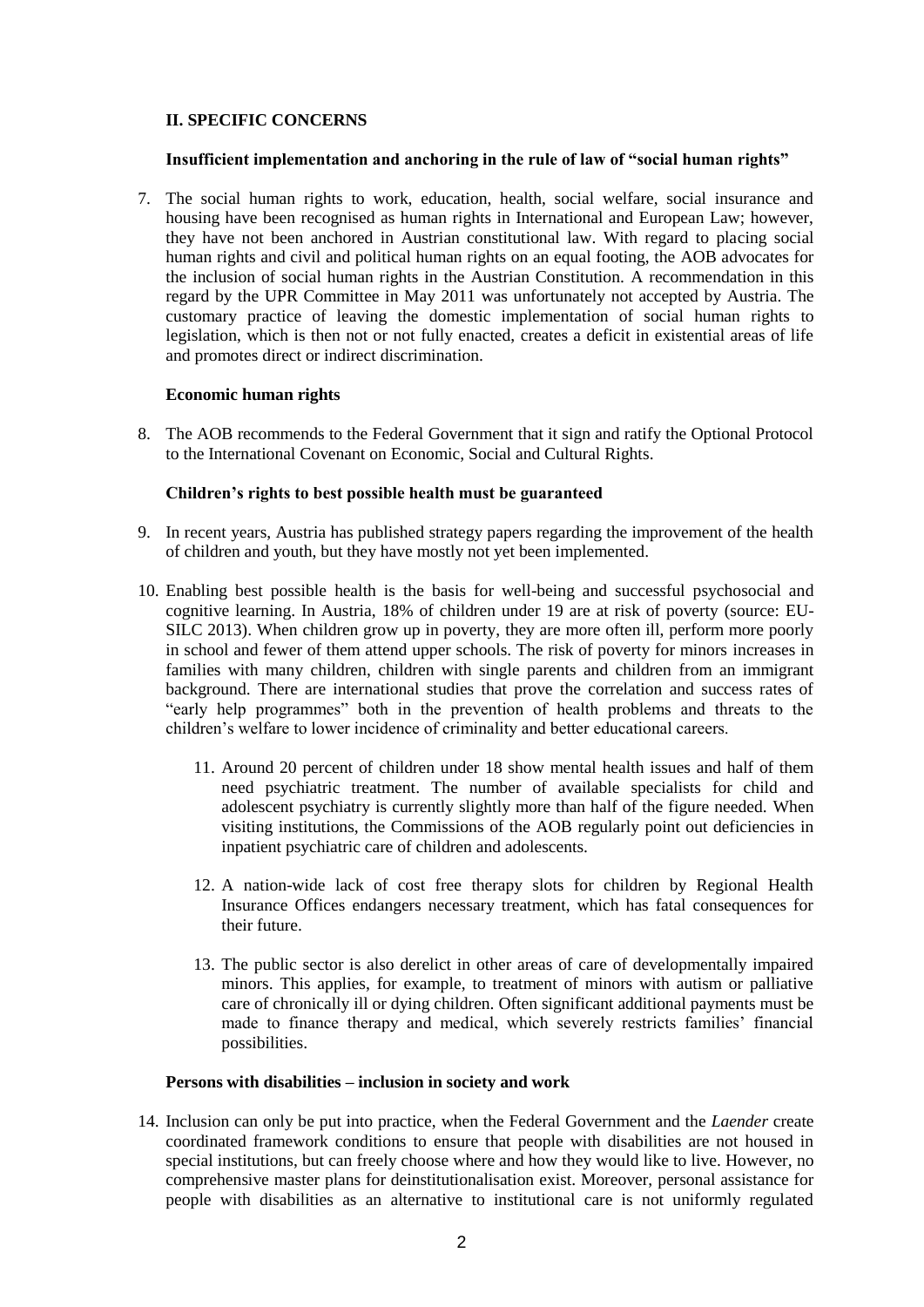Austria-wide nor are such alternatives being expanded. These are serious shortcomings from a human rights standpoint. Tackling these shortcomings by dismantling large-scale institutions and increasing personal assistance would - according to international research - also prevent violence. In order to get this process going in Austria, the uncompromising determination of politicians and transparent plans and concepts with concrete time horizons are necessary.

15. Austria-wide there are an estimated 21,000 people with disabilities participating in special types of work in workshops. Regardless of the type and scope of the work performed, such occupations are not considered to be regular employment relationships, are not paid and do not result in any kind of independent security under pension insurance law. Pocket money amounting to an average of EUR 65.00 per month is paid out under criteria that are not transparent. The AOB presumes that such employment in the current form does not conform to the provisions of UNCRPD. Under Art. 27 of the UNCRPD, persons with disabilities have the same right to work and employment as everyone else. The UN Committee on the Rights of Persons with Disabilities has also criticised this. Detailed remarks by the HRAC on this problem area were published on the website of the AOB.

## **Deficiencies in the basic level of social services – particular problems in services for unaccompanied minor refugees**

- 16. It is shameful that despite continuing international conflicts and other threatening situations the quotas agreed between the Federal Government and the *Laender* regarding the Austriawide distribution of persons forced to flee their countries are not being complied with. It continues to be the case that many refugees must remain in inadequate, poorly equipped mass housing with insufficient support services and without any prospects for the future for several years until their applications for asylum have been decided upon.
- 17. For unaccompanied minor refugees (UMRs) as a group, the situation is particularly precarious. Up until February 2015, 750 children under 18 had to remain in mass housing in initial reception centres because the *Laender* had no adequate spaces where they could be cared for. Moreover, the money available from the basic level of social services (*Grundversorgung*), which is only half of the amount available for other institutions providing aid to children and adolescents, cannot provide for sufficient trained pedagogical personnel, e.g. specialising in trauma. This results in de facto discrimination of children and adolescents solely due to their origin, although the *Laender* – as providers of assistance to children and adolescents – are responsible for unaccompanied minors.
- 18. The AOB demands that steps be taken quickly and that all institutions for UMRs in the *Laender* must comply with the applicable socio-pedagogical standards established in Austria. This should also be monitored in the future by children and youth welfare organisations. Individual clarification of needs and the assignment of child refugees to shared accommodations or residential homes, which must be set up in the *Laender*, should be undertaken child-appropriately by clearing organisations. UMRs require socio-spatial integration, must receive help in learning the German language and in their schooling and must have full access to all vocational training, not just to those occupations where there are shortages as is currently the case.

## **Forced returns**

- 19. As a result of a number of observations of forced returns, the following criticisms were made:
- 20. A translation must always objectively reflect the contents, which is why it is out of place if the interpreter injects himself/herself into the conversation or even begins to conduct his/her own conversation. However, the complete absence of interpretation can result in serious uncertainty and misunderstandings on the part of both officials and the persons involved.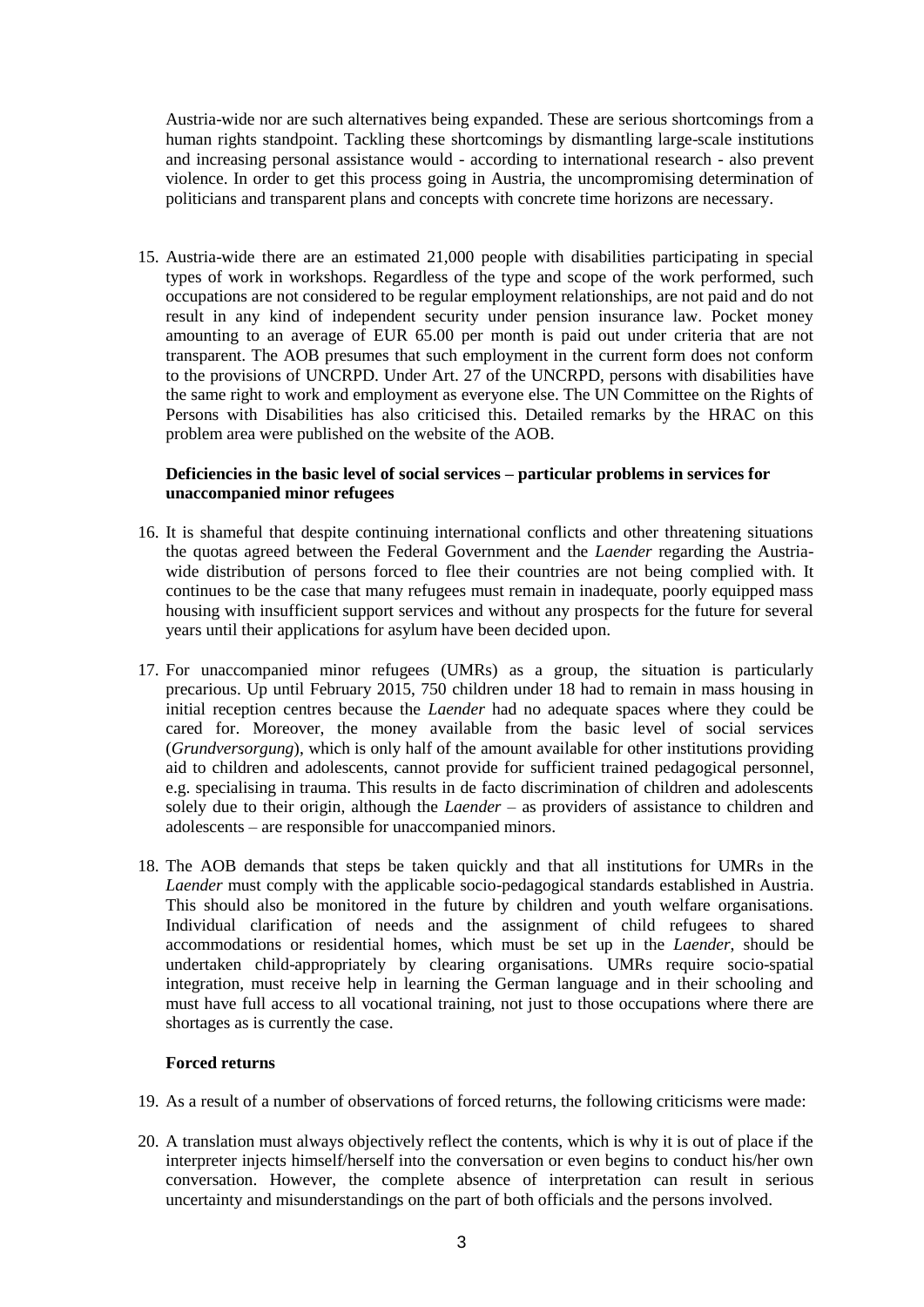- 21. In the case of medical assessments, in some cases, no anamnesis was obtained from the patient. The AOB objected numerous times to the fact that in cases of hunger strikes no psychiatrist was consulted. The AOB also considered problematic the absence of anamnesis in cases of fear of flying as well as the omission of clarification about possible side effects of medication for the fear of flying.
- 22. In a case of a joint forced return of three families with children, too few officials were deployed. Three forced returns with children involved, of which at least one return was problematic due to massive resistance, should not have taken place at the same time with this number of officials. Despite the existing friction between preparation of the party involved and their right to personal freedom, the people being returned also have to be adequately prepared psychologically for their return.
- 23. The AOB criticised numerous times that in the case of forced returns, the separation of families was condoned. Sufficient consideration was not always given to Art. 8 ECHR.

## **Duration of asylum proceedings**

- 24. An administrative reform entered into force on 1 January 2014 that also affected asylum law proceedings. The Federal Administrative Court took on numerous still pending proceedings from the Asylum Court, which ended its work as of 31 December 2013. Subsequently, complaints about the duration of appeal proceedings increased by 50 percent in only one year.
- 25. The AOB took up a very remarkable case *ex-officio* of an asylum seeker from Bangladesh, who had filed an application for asylum in 1996; according to reports in the media, the proceedings were still pending. The AOB came to the conclusion that it was primarily the appellate authorities and/or courts who contributed significantly to the extremely protracted duration of the proceedings.
- 26. But the duration of the asylum proceedings in the first instance was also not satisfactory. On 1 January 2014, the Federal Office for Immigration and Asylum (FOIA) was established as the office for all first-instance asylum proceedings and proceedings under the aliens' law and replaced the Federal Asylum Office. Between 2013 and 2014 the number of complaints rose almost four-fold. In 2014, the AOB determined in more than two thirds of the complaints that the FOIA had delayed proceedings. Delays in proceedings and family reunifications from abroad were the focal points.
- 27. The AOB noticed that several months prior to the transition to the new structure the Federal Asylum Office stopped undertaking any procedural steps and that the FOIA also remained inactive for months. These proceedings were characterised by complete inactivity on the part of both authorities. In several proceedings, the AOB determined that there were delays resulting from allocation of files from a field office of the Federal Asylum Office to another field office or the Regional Directorate of the FOIA. As a result, the "procedural steps" consisted of sending files back and forth.
- 28. The lengthy duration of asylum proceedings results in serious uncertainty on the part of the persons affected who have an interest in expeditiously learning how they can plan their future. Unfortunately, the creation of new offices and courts has not resulted in accelerating the proceedings thus far; on the contrary, it has resulted in a still greater backlog of pending proceedings.

#### **Prohibition and Prevention of Torture – OPCAT implementation**

29. Since the AOB took on its role as NPM in 2012 its commissions carried out numerous visits in public and private institutions, among which also correctional institutions and facilities for